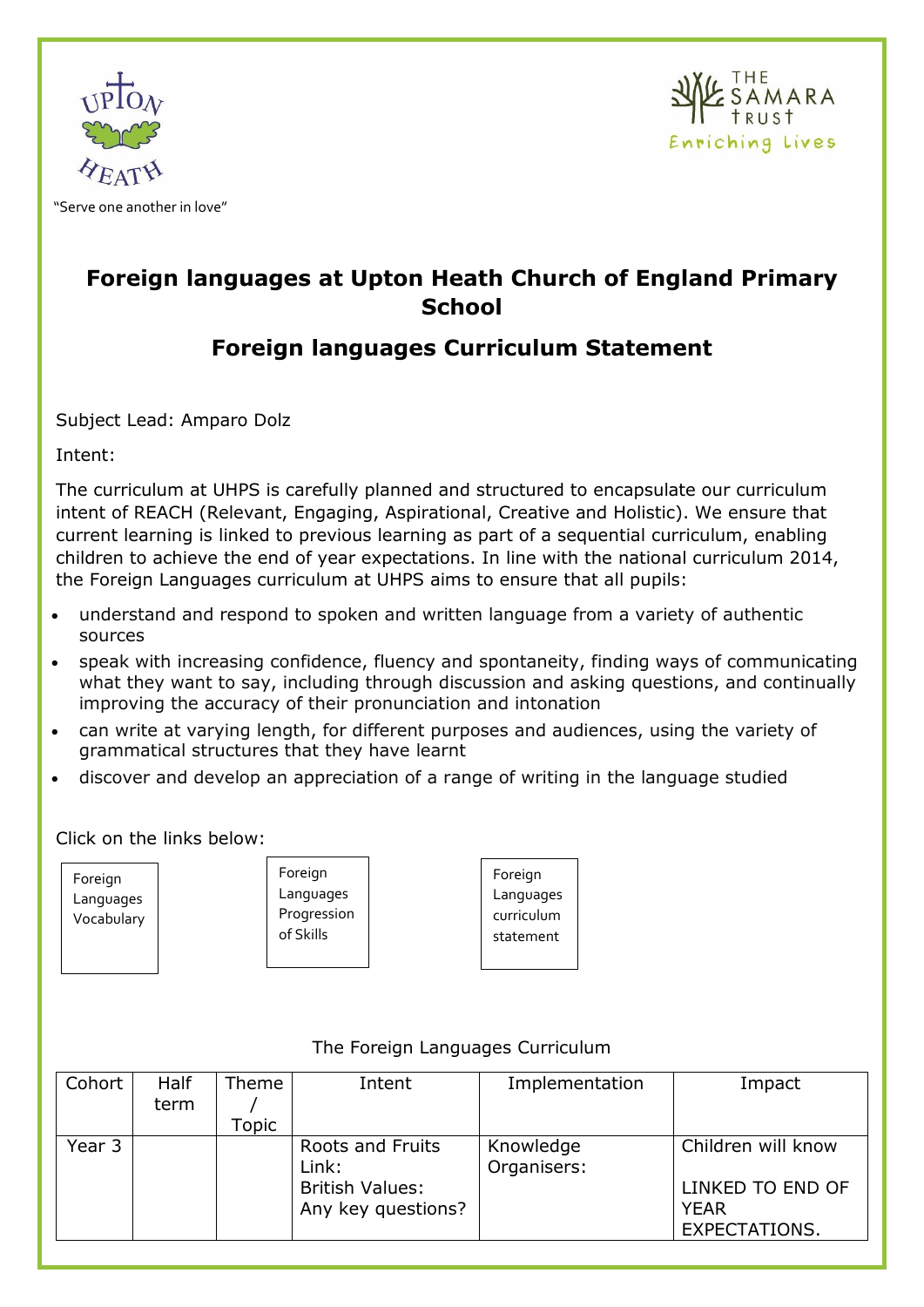| Year 4 $\parallel$ | Autumn |  |  |
|--------------------|--------|--|--|
| Year 5             | -      |  |  |
| Year 6             |        |  |  |

| Cohort | <b>Half</b><br>term | Theme<br>Topic | Intent                                                                           | Implementation           | Impact                                                                 |
|--------|---------------------|----------------|----------------------------------------------------------------------------------|--------------------------|------------------------------------------------------------------------|
| Year 3 | Autumn              |                | <b>Roots and Fruits</b><br>Link:<br><b>British Values:</b><br>Any key questions? | Knowledge<br>Organisers: | Children will know<br>LINKED TO END OF<br><b>YEAR</b><br>EXPECTATIONS. |
| Year 4 | 2                   |                |                                                                                  |                          |                                                                        |
| Year 5 |                     |                |                                                                                  |                          |                                                                        |
| Year 6 |                     |                |                                                                                  |                          |                                                                        |

| Cohort | <b>Half</b><br>term | Theme | Intent                                                                    | Implementation           | Impact                                                                 |
|--------|---------------------|-------|---------------------------------------------------------------------------|--------------------------|------------------------------------------------------------------------|
|        |                     | Topic |                                                                           |                          |                                                                        |
| Year 3 | Spring              |       | Roots and Fruits<br>Link:<br><b>British Values:</b><br>Any key questions? | Knowledge<br>Organisers: | Children will know<br>LINKED TO END OF<br><b>YEAR</b><br>EXPECTATIONS. |
| Year 4 | 1                   |       |                                                                           |                          |                                                                        |
| Year 5 |                     |       |                                                                           |                          |                                                                        |
| Year 6 |                     |       |                                                                           |                          |                                                                        |

| Cohort | <b>Half</b> | Theme | Intent                 | Implementation | Impact             |
|--------|-------------|-------|------------------------|----------------|--------------------|
|        | term        |       |                        |                |                    |
|        |             | Topic |                        |                |                    |
| Year 3 |             |       | Roots and Fruits       | Knowledge      | Children will know |
|        |             |       | Link:                  | Organisers:    |                    |
|        |             |       | <b>British Values:</b> |                | LINKED TO END OF   |
|        |             |       | Any key questions?     |                | <b>YEAR</b>        |
|        | Spring      |       |                        |                | EXPECTATIONS.      |
| Year 4 | 2           |       |                        |                |                    |
| Year 5 |             |       |                        |                |                    |
| Year 6 |             |       |                        |                |                    |

| Cohort | <b>Half</b> | Theme | Intent                                       | Implementation                 | Impact                          |
|--------|-------------|-------|----------------------------------------------|--------------------------------|---------------------------------|
|        | term        |       |                                              |                                |                                 |
|        |             | Topic |                                              |                                |                                 |
| Year 3 |             |       | Roots and Fruits<br>Link:                    | Knowledge<br>Organisers:       | Children will know              |
|        |             |       | <b>British Values:</b><br>Any key questions? | Blocked week of<br>activities. | LINKED TO END OF<br><b>YEAR</b> |
|        | Summer      |       |                                              |                                | EXPECTATIONS.                   |
| Year 4 |             |       |                                              |                                |                                 |
| Year 5 |             |       |                                              |                                |                                 |
| Year 6 |             |       |                                              |                                |                                 |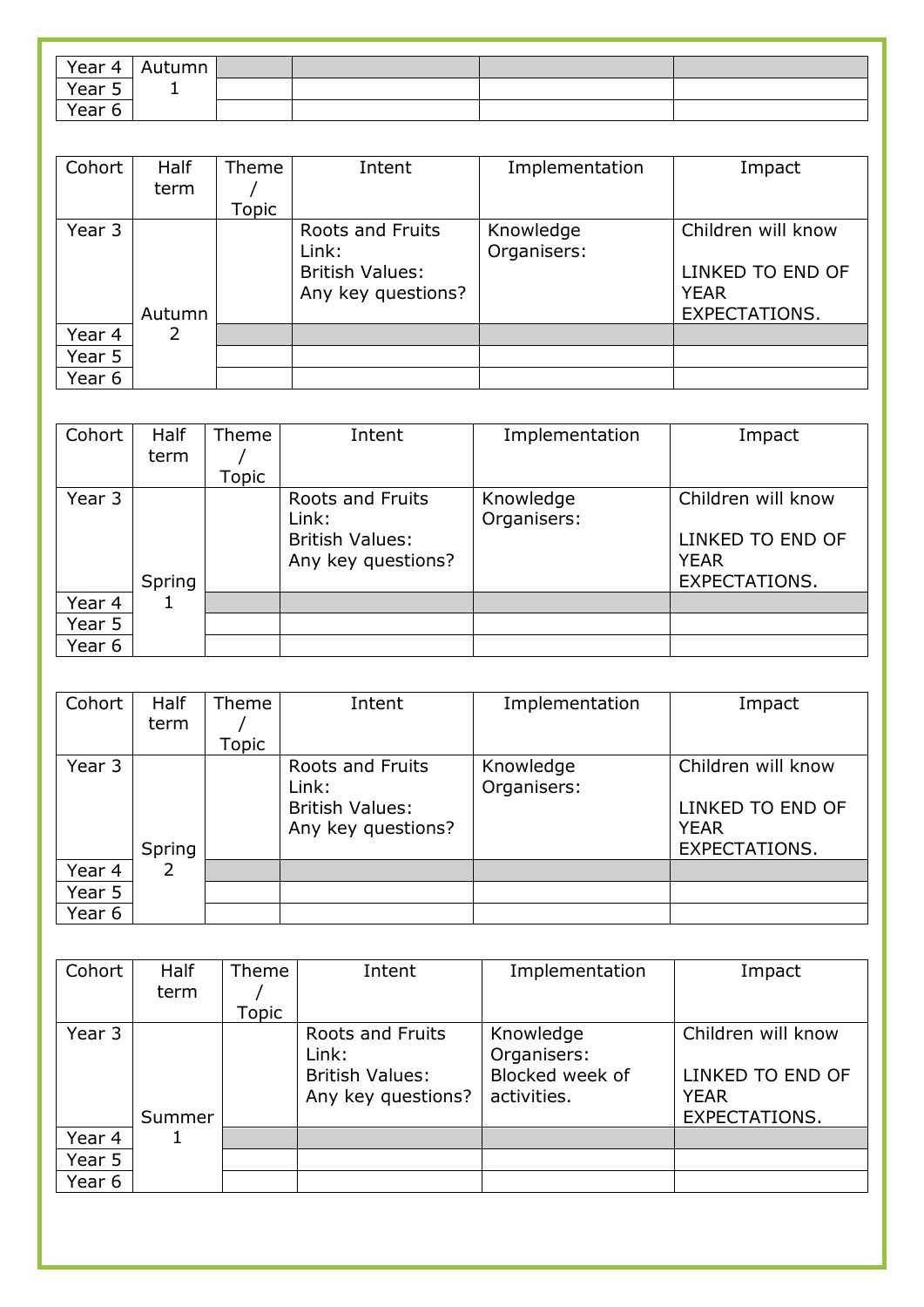| Cohort | <b>Half</b> | Theme | Intent                    | Implementation           | Impact               |
|--------|-------------|-------|---------------------------|--------------------------|----------------------|
|        | term        |       |                           |                          |                      |
|        |             | Topic |                           |                          |                      |
| Year 3 |             |       | Roots and Fruits<br>Link: | Knowledge<br>Organisers: | Children will know   |
|        |             |       | <b>British Values:</b>    |                          | LINKED TO END OF     |
|        |             |       | Any key questions?        |                          | <b>YEAR</b>          |
|        | Summer      |       |                           |                          | <b>EXPECTATIONS.</b> |
| Year 4 | 2           |       |                           |                          |                      |
| Year 5 |             |       |                           |                          |                      |
| Year 6 |             |       |                           |                          |                      |

## Implementation.

Teaching of Spanish focuses on enabling pupils to make substantial progress throughout KS2. It provides an appropriate balance of spoken and written language and aims to lay the foundations for further foreign language learning at key stage 3. It enables pupils to understand and communicate ideas, facts and feelings in speech and writing, focused on familiar and routine matters, using their knowledge of phonology, grammatical structures and vocabulary. The focus of study in modern languages is on practical communication.

All children in KS2 are taught Spanish in a weekly discreet lesson by language specialists. KS1 children are introduced to FL through exploring other languages informally when studying another country. Theme weeks for FL are also organised periodically for enrichment??? Our FL curriculum has been designed to progressively develop skills in Spanish. We are currently using the PLN units to deliver our Spanish lessons on a two year rolling programme. These ensure children acquire a bank of vocabulary and key structures organised around topics. They ensure development is progressive as they build on previous knowledge from units already studied. The lesson activities are challenging, varied and interactive and develop listening, reading, speaking and writing skills. They are designed to support children or extend their knowledge where appropriate. Core vocabulary, grammatical structures and phonemes are revisited and consolidated throughout the four-year programme. The lessons are designed to be progressive and build on prior learning, moving from word to sentence level over the four years. The choice of vocabulary ensures exposure to all the key phonic sounds and ability to build sentences using grammatical knowledge. In Year 6, the content allows for revisiting and consolidating prior knowledge.

The Early Years Foundation Stage (EYFS) follows Development Matters, which aims to provide children in Reception with opportunities to have an "Understanding of the World: people and communities, the World and technology, by the end of the EYFS Phase.

### Impact

Linked to the end of year expectations and the national curriculum. The national curriculum tends to be quite vague for foundation subjects, so some detail about how our school is delivering the subject and the intended impact of that line of study is needed here.

Learning a foreign language is a necessary part of being a member of a multi-cultural society and provides an opening to other cultures. A high-quality languages education should foster children's curiosity and deepen their understanding of the world. It enables children to express their ideas and thoughts in another language and to understand and respond to its speakers, both in speech and in writing. It also provides opportunities for them to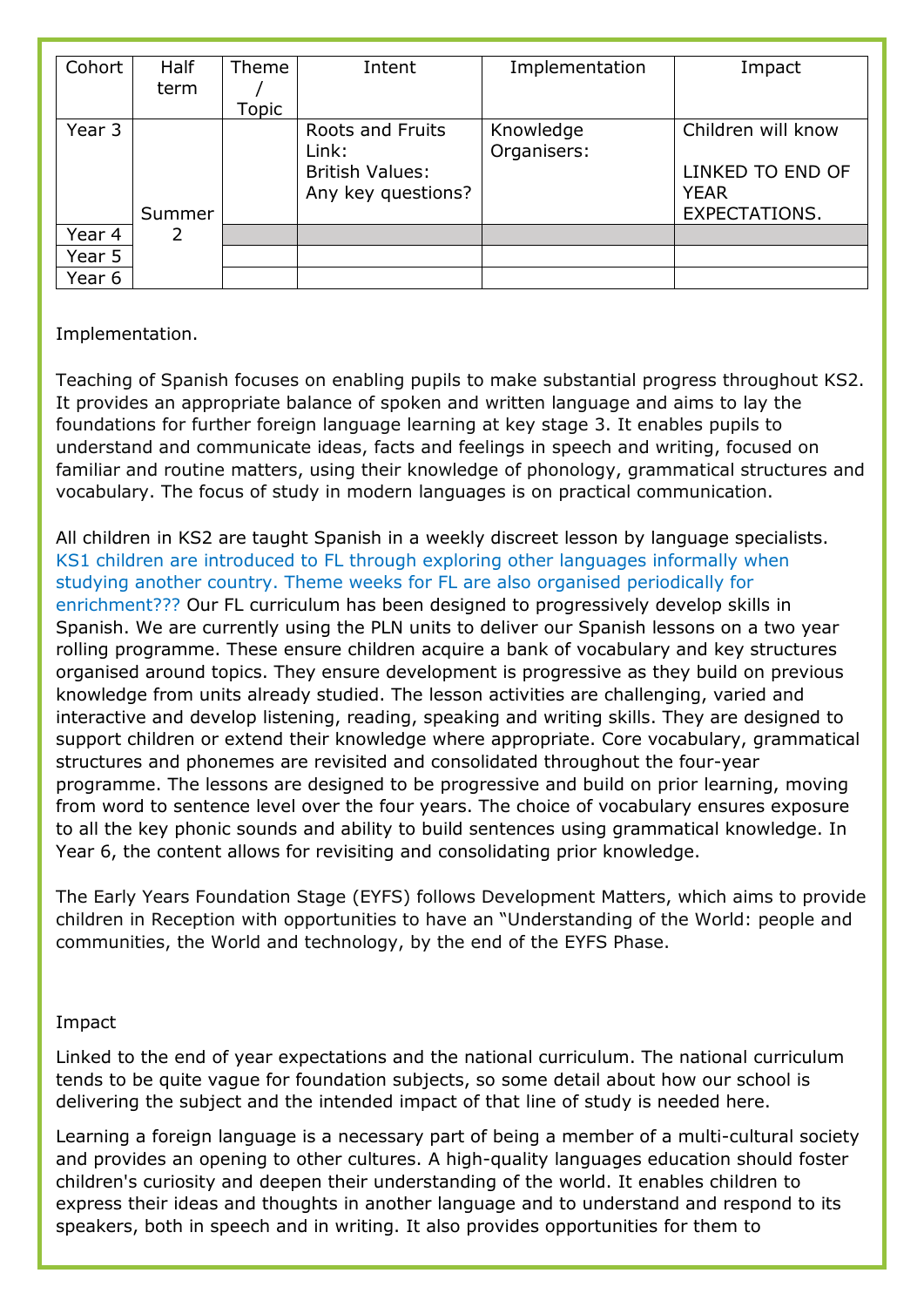communicate for practical purposes, learn new ways of thinking and read in the original language. Language teaching should provide the foundation for learning further languages and further widen pupils' understanding of the cultural and linguistic diversity of the world that they live in.

## British Values and our Christian Distinctiveness.

Expand on the link to British Values and Enriching Lives, Serve one another in love. A bit of specific detail required here, linked to some of the Articles from RRS, or Courageous Advocacy. There may be distinct times in the year that these references are specifically made E.g. VE Day / Easter / etc.

## Key Stage 2

Pupils should be taught to:

- listen attentively to spoken language and show understanding by joining in and responding
- explore the patterns and sounds of language through songs and rhymes and link the spelling, sound and meaning of words
- engage in conversations; ask and answer questions; express opinions and respond to those of others; seek clarification and help
- speak in sentences, using familiar vocabulary, phrases and basic language structures
- develop accurate pronunciation and intonation so that others understand when they are reading aloud or using familiar words and phrases
- present ideas and information orally to a range of audiences
- read carefully and show understanding of words, phrases and simple writing
- appreciate stories, songs, poems and rhymes in the language
- broaden their vocabulary and develop their ability to understand new words that are introduced into familiar written material, including through using a dictionary
- write phrases from memory, and adapt these to create new sentences, to express ideas clearly
- describe people, places, things and actions orally\* and in writing
- understand basic Spanish grammar, including (where relevant): feminine, masculine and neuter forms and the conjugation of high-frequency verbs; key features and patterns of the language; how to apply these, for instance, to build sentences; and how these differ from or are similar to English

#### Assessment

Assessment for learning is continuous throughout the planning, teaching and learning cycle. Key historical knowledge is taught to enable and promote the development of children's language skills. Assessment is supported by the use of the following strategies:

- Observing children at work, individually, in pairs, small groups and in class during whole class teaching.
- Using differentiated, open-ended questions that require children to explain and unpick their understanding.
- The use of Knowledge Organisers in every lesson to enable the children to guide their own learning and use them to quiz the children and to use historical vocabulary appropriately.